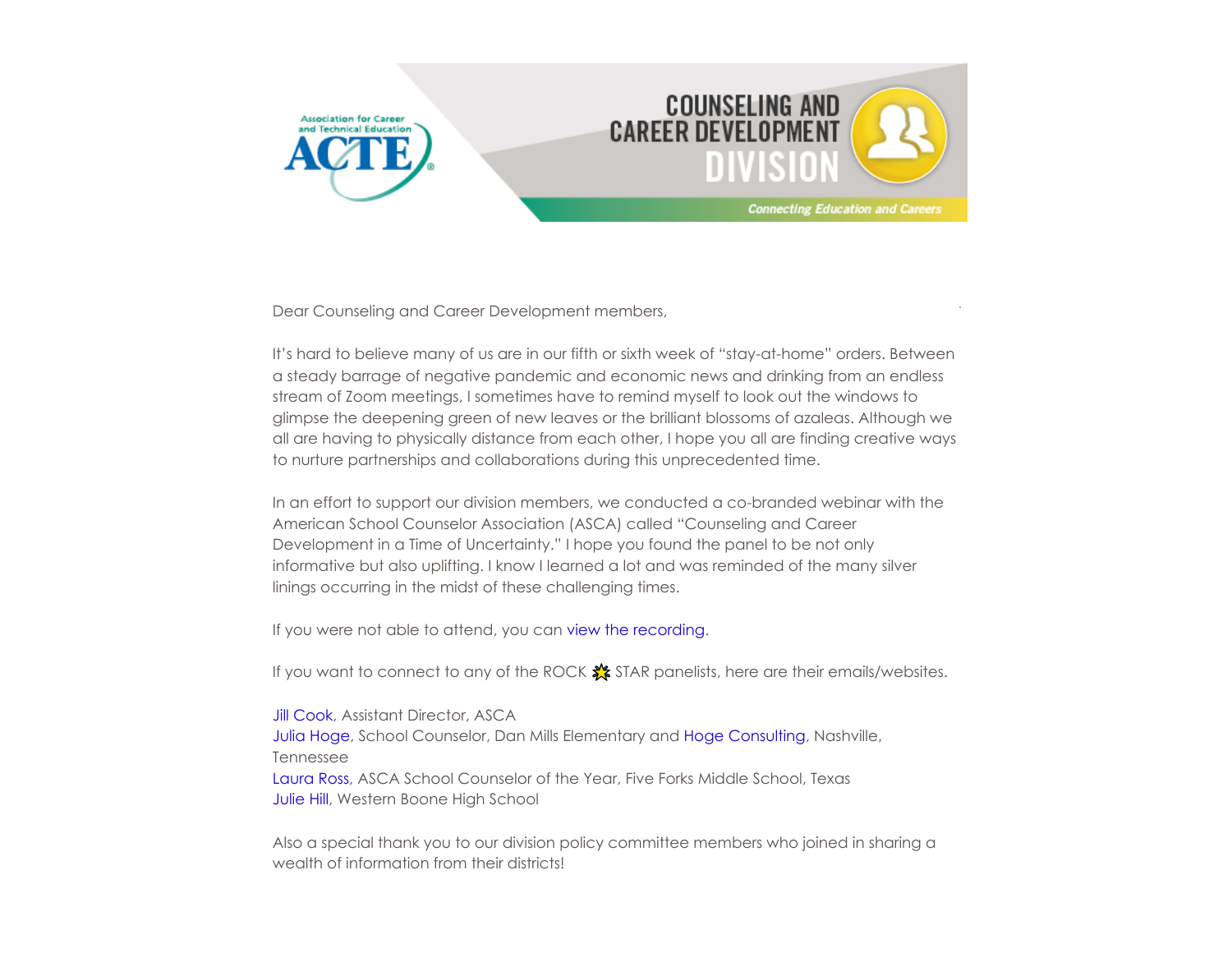[Teresa "Gibby" Gibbons](mailto:tgibbons@rcps.us) [Shelly Thome](mailto:shelly.thome@west-mec.org)

ASCA has also curated best practices from across the country to help school counselors and career development specialists in their virtual work. More resources are being added every day so I encourage you to visit their [website](https://www.schoolcounselor.org/) often! Also, check out their discounted professional development opportunities between now and **May 15**.

### COVID Specific Resources

#### **[Mental Health & Covid-19 Resource Toolkit](https://nam04.safelinks.protection.outlook.com/?url=https%25253A%25252F%25252Fafsp.org%25252Fcampaigns%25252Fcovid-19%25252F&data=02%25257C01%25257Cnicole.a.cobb%252540vanderbilt.edu%25257Cc8b85272e49c45c652e508d7dd740037%25257Cba5a7f39e3be4ab3b45067fa80faecad%25257C0%25257C1%25257C637221362607876930&sdata=T9RiPgnEXGzOMPfB%25252FCirkW8qNg%25252Bam0c2RvPOpWneSR4%25253D&reserved=0)**

(includes advice, guidance, content for social sharing, public messages and more)

### **[COVID-19 Mental Health Resource Hub](https://nam04.safelinks.protection.outlook.com/?url=https%25253A%25252F%25252Fpsychhub.com%25252Fcovid-19%25252F%25253Ffbclid%25253DIwAR1xJH-1wXv2Z7QeBbDvI7AhqiXYqEBNAJ2oniewbOADW3AezFQ-o3es8jA&data=02%25257C01%25257Cnicole.a.cobb%252540vanderbilt.edu%25257Cc8b85272e49c45c652e508d7dd740037%25257Cba5a7f39e3be4ab3b45067fa80faecad%25257C0%25257C1%25257C637221362607876930&sdata=fMEzA%25252Bv%25252B1fjWbfNTEHe4Ys%25252BjadwjaEYL%25252Bj5DEopa2C0%25253D&reserved=0)** (In

collaboration with PsychHub, this is a great resource that provides guidance with specific information for individuals, mental healthcare providers, healthcare professionals, community supporters, educational institutions, employers and veterans.)

**[Flyer – Self Care Strategies for Resilience](https://nam04.safelinks.protection.outlook.com/?url=https%25253A%25252F%25252Fchapterland.org%25252Fwp-content%25252Fuploads%25252Fsites%25252F13%25252F2019%25252F05%25252F13903_AFSP_SelfCareCircleOnePager_m1_v2.pdf&data=02%25257C01%25257Cnicole.a.cobb%252540vanderbilt.edu%25257Cc8b85272e49c45c652e508d7dd740037%25257Cba5a7f39e3be4ab3b45067fa80faecad%25257C0%25257C1%25257C637221362607886922&sdata=IiUGiq3RJpWm%25252BxZupDjElBlQDl5zAuvL%25252FOvTjftA6JA%25253D&reserved=0)** (not covid-19 specific but a great reminder to practice selfcare)

Teresa "Gibby" Gibbons, our VP-Elect, has also been making a series of videos to keep her students engaged. Check out one of my favorites [here!](https://youtu.be/lUxm3_IVkDA) I encourage you to follow her on social media to see all of the innovative ways she is supporting students and families during this crisis.



**[Watch Gibby's video!](https://youtu.be/lUxm3_IVkDA)**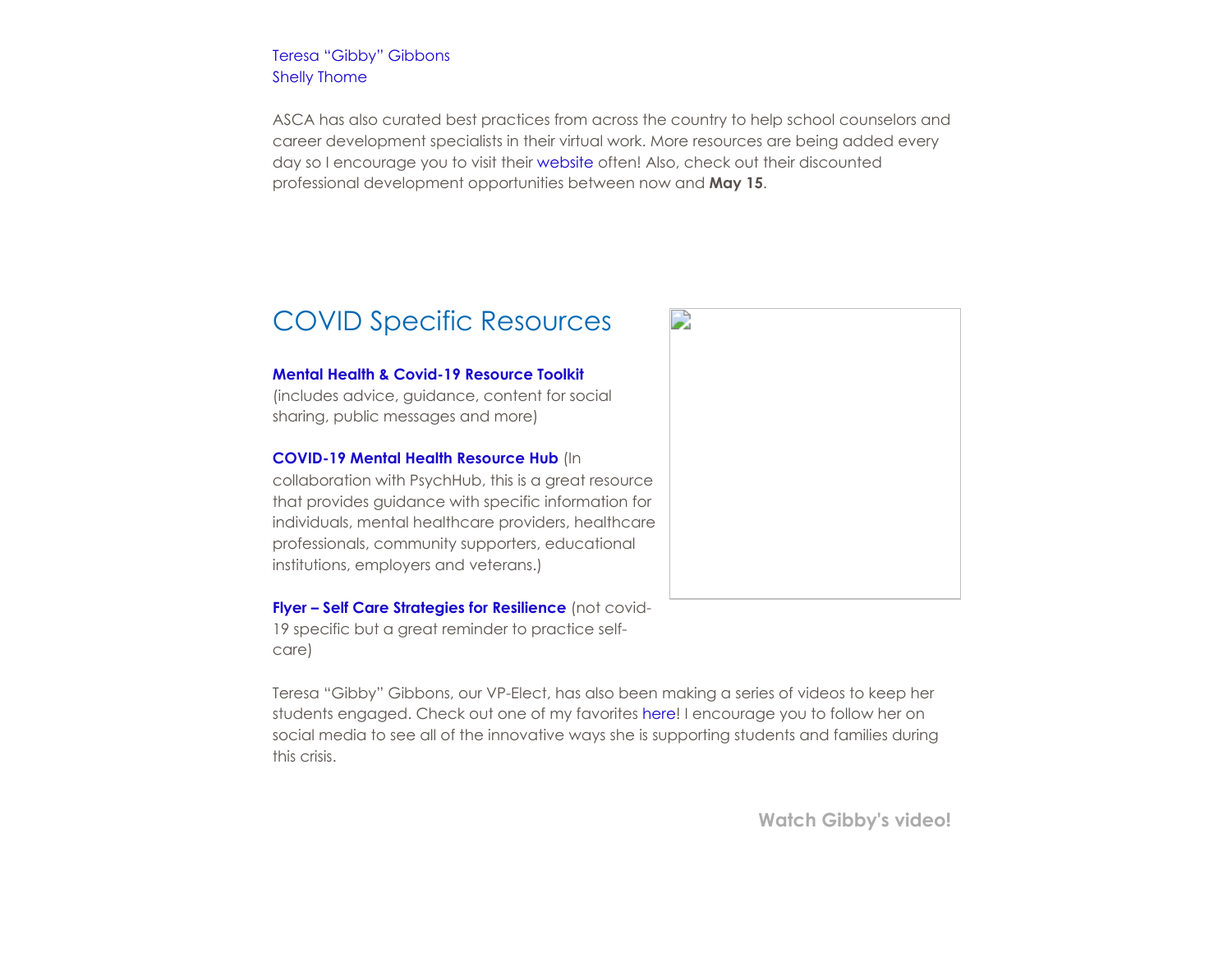

# MEET OUR NEW FELLOW: Heather Ballou

Heather Ballou believes "the way you do anything is the way you do everything," a statement she has applied throughout her career as a teacher and counselor. She believes that if you give 100% to everything you do, from the small tasks in the day to the big picture in your career or at home, it leads to a level of commitment to family, colleagues and students. Her commitment sets an example of leadership for students and anyone else who might be

paying attention. Heather has a bachelor's degree from Oklahoma State University in Elementary Education and a specialization in Early Childhood Education, Master of Education from East Central University in School Counseling, and Master of Education in Educational Administration & Leadership from Southern Nazarene University. Heather has been serving in education for 18 years. She started her career as a classroom teacher in public education for 10 years, where she taught grades ranging from first through eighth. She is completing her eighth year as a counselor working with middle school, high school and postsecondary students in career and technical education. Heather is a counselor and the College Alliance Specialist at Great Plains Technology Center in Lawton, Oklahoma. She is involved with various service and leadership organizations in her community and truly enjoys fighting for the underdog in any situation. She has served in Oklahoma ACTE Guidance Division Officer Team as the treasurer, vice president and is currently serving as the President-Elect for the 2019-2020 school year. In addition to serving on the officer team for many years, Heather pours into the division by serving as both a committee chairperson as well as serving as a member on other committees within the division. Heather's term as the first representative for the Counseling & Career Development Division in the ACTE Fellowship Program began in January 2020. When she is not working, Heather loves to listen to audiobooks and podcasts, crochet, taxi her two kids to all of their events, and teach middle school-aged girls' Sunday school class. Whether it is working with high school and postsecondary students during the workweek, planning Sunday school lessons for her girls at church or her involvement at the state and national level with ACTE, Heather pours her heart into every detail, large or small.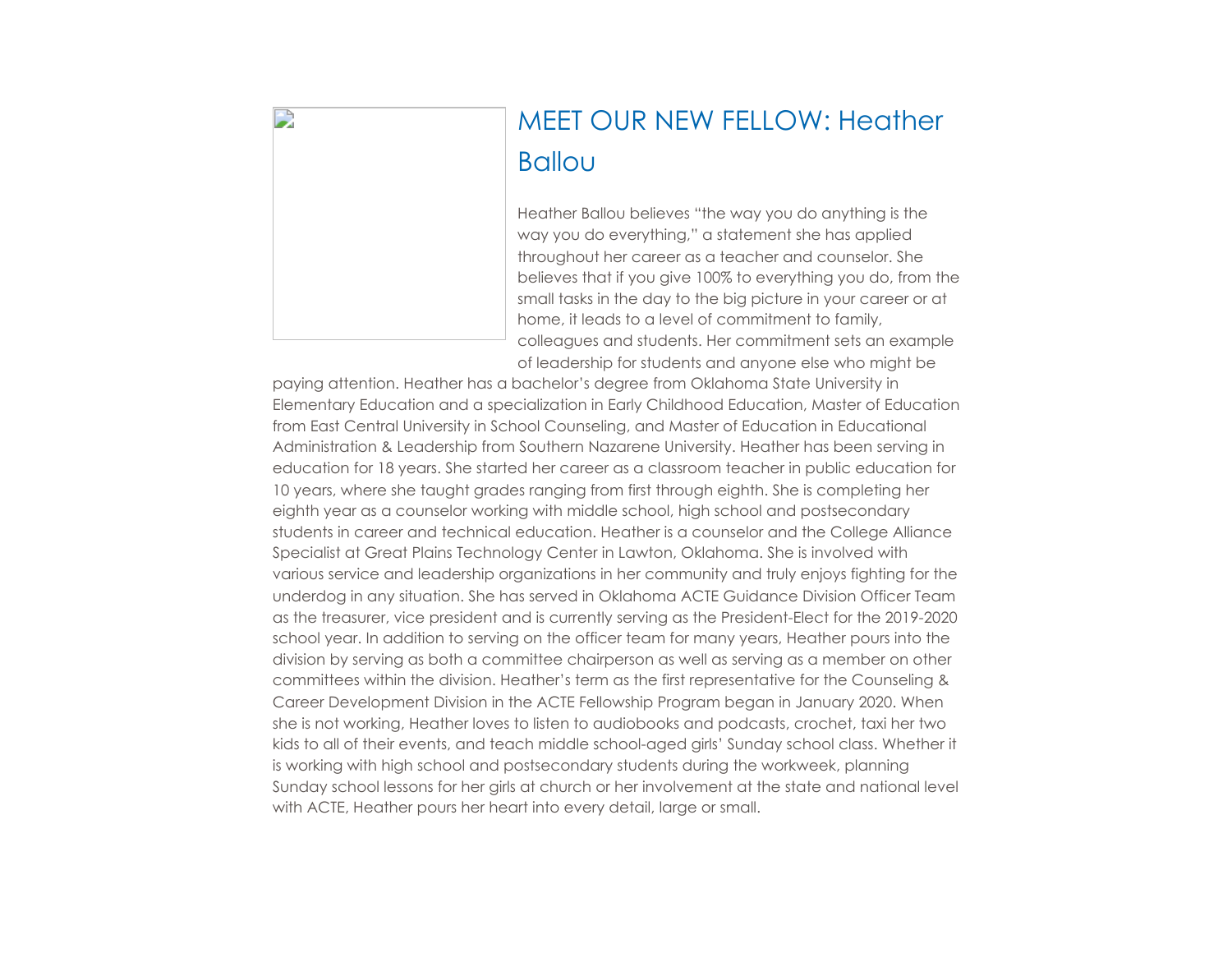

**[Read more](https://www.acteonline.org/professional-development/opportunities/distance-learning-resources/)**

## CTE in a Time of Uncertainty

View the complete collection of ACTE division webinars focused on the current state of CTE, promising practices in the era of COVID-19 and engaging conversations with experts in the field.



**[Watch now!](https://www.acteonline.org/acte-division-webinars-cte-in-a-time-of-uncertainty/)**

Now Accepting Board Election **Nominations**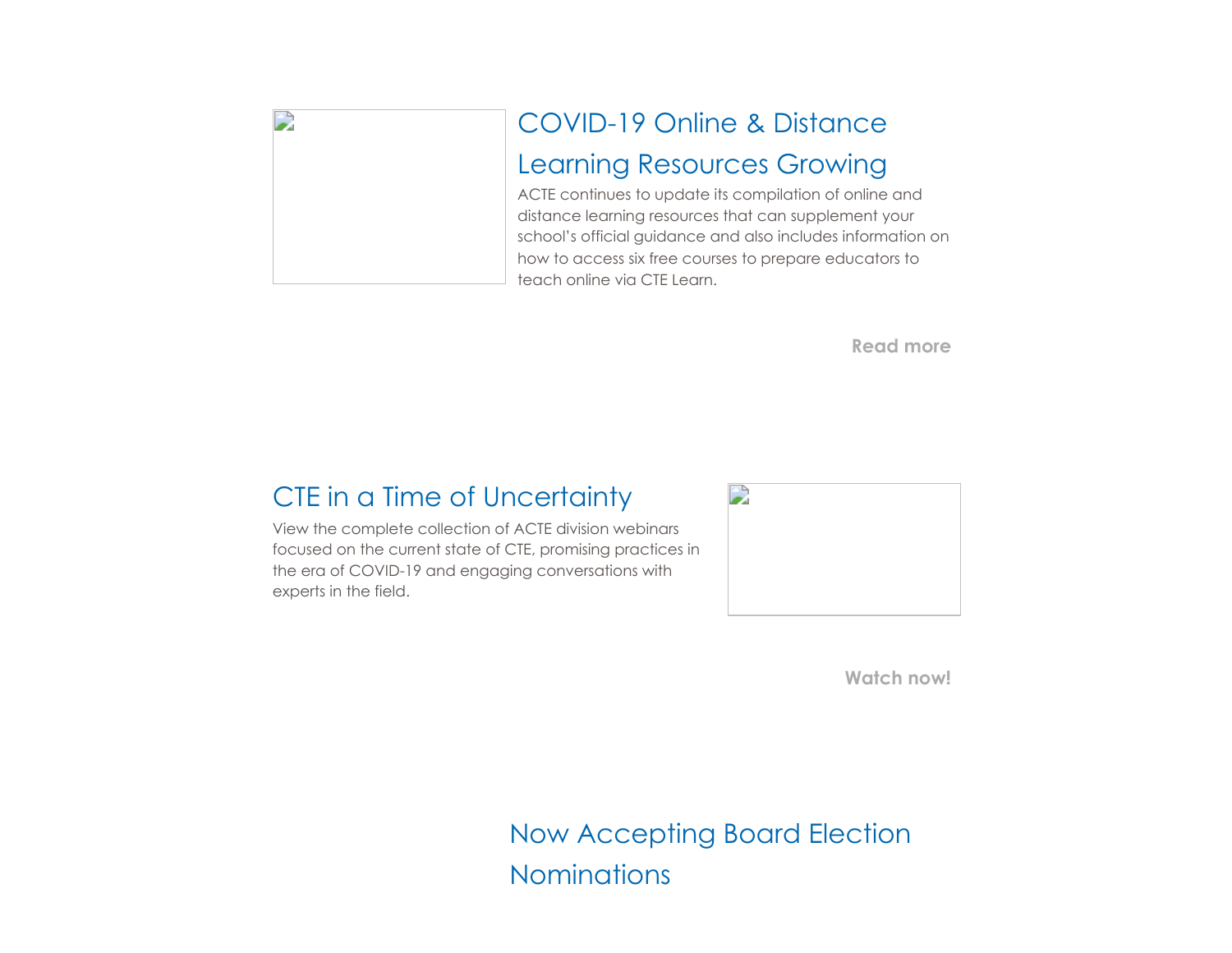

Interested in serving ACTE as a member of the Board of Directors? Applications for positions opened today and are due **June 15**. For more information, please see the guidelines for the Board of Directors nominations.

**[Learn more](https://www.acteonline.org/about/get-involved/board-election/)**

# Access & Equity Ideas &

### Resources

ACTE is calling for content and your participation to showcase our collective dedication to Inclusion, Access, Equity and Diversity (IAED) by:

- Contributing resources to and submitting IAED speaker names for inclusion on the ACTE IAED website
- Recommending ideas for the IAED column that will be included in the 2020-2021 *Techniques* editorial cycle
- Referencing the Access and Equity element in the *Quality CTE Program of Study Framework* and encouraging your CTE colleagues to follow suit
- Signing up to be a part of ACTE's IAED Advisory Group

**[Learn more](https://www.acteonline.org/iaed/)**

**INCLUSION, ACCESS,<br>EQUITY & DIVERSITY** 

### **Deadline Extended for Student Trophy Design Contest**

With many teachers adjusting to delivering instruction in an online environment, we have extended the deadline for the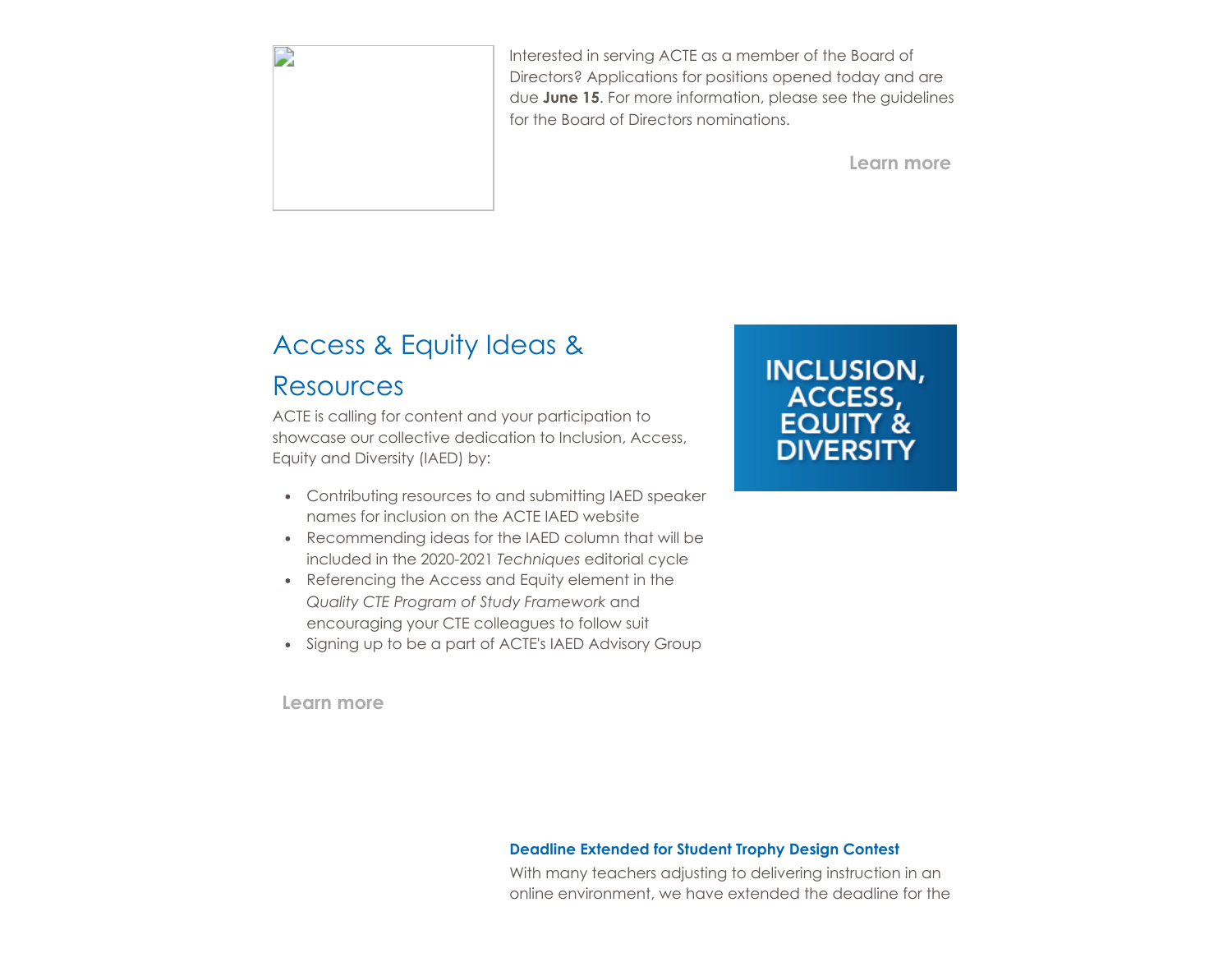

student trophy design contest to **June 30**. The winning trophy design will be 3D-printed by Stratasys and presented to the 10 national award winners at the 2020 ACTE Awards Gala on **Dec. 2** in Nashville, Tennessee. [Learn more](https://www.acteonline.org/professional-development/acte-awards/student-trophy-design-contest/)

### **Impact Awards — Deadline Extended**

The ACTE Impact Awards recognize groups and individuals from the education, business and industry communities who contribute to the improvement, promotion and development of CTE. The deadline to apply for these two awards, the Business-Education Partnership Award and the Champion for CTE Award, has also been extended to **June 30**. [Read more](https://www.acteonline.org/professional-development/acte-awards/acte-impact-awards/)

### **Boutique Event for CTE Administrators**

Happening **Oct. 7–9** in Cape Cod, North Falmouth, Massachusetts, ACTE's and NCLA's Best Practices and Innovations in CTE Conference will offer content-rich programming and networking to strengthen the field for CTE administrators of both secondary and postsecondary CTE programs and institutions. [Learn more](https://www.acteonline.org/bestpractices/)

### **Early Bird Registration for CareerTech VISION 2020 is Open**

The premier event for CTE professionals, ACTE's CareerTech VISION offers unparalleled professional development, comprehensive CTE secondary and postsecondary programming, and stories of successful education and business collaborations. This year's event happens **Dec. 2–5** at the Gaylord Opryland Resort & Convention Center in Nashville, Tennessee. [Register today](https://www.careertechvision.com/index.cfm)